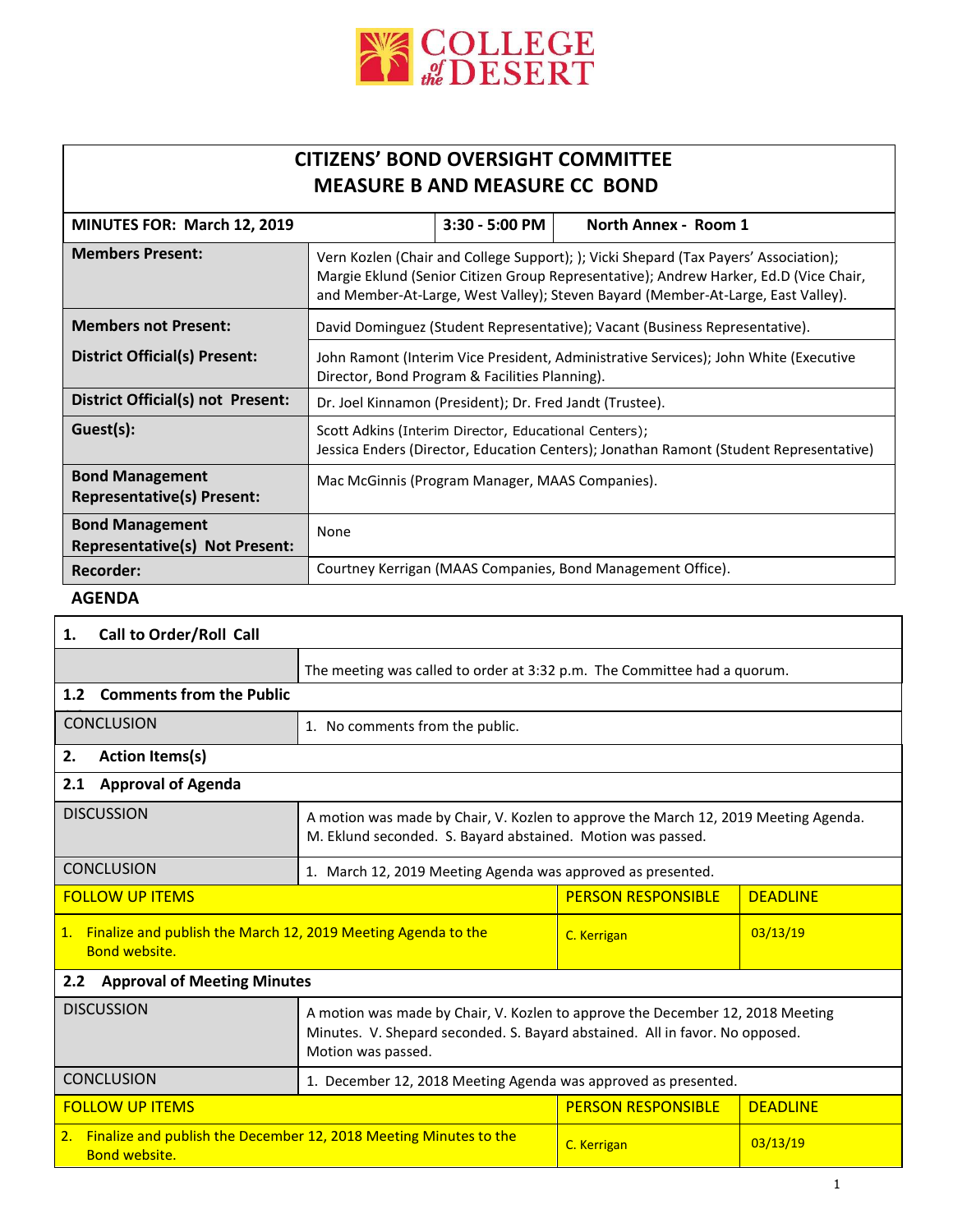

## **3.0 Presentation(s)**

| 3.1 2017-2018: Financial & Performance Audit             |                                                                                                                                                                                                                                                                                                                                                               |                           |                 |  |  |  |
|----------------------------------------------------------|---------------------------------------------------------------------------------------------------------------------------------------------------------------------------------------------------------------------------------------------------------------------------------------------------------------------------------------------------------------|---------------------------|-----------------|--|--|--|
| <b>DISCUSSION</b>                                        | Brandon Harrison of Vavrinek, Trine, Day & Co, presented his findings for fiscal year<br>end June 30, 2018 Audit Report. His firm audited the statements of the Desert<br>Community College District's (DCCD) Measure B and Measure CC General Obligation<br>Bond Funds.                                                                                      |                           |                 |  |  |  |
|                                                          | • The Financial & Performance Audits were without issues or negative findings.                                                                                                                                                                                                                                                                                |                           |                 |  |  |  |
|                                                          | The Measure B General Obligation Bond was accounted for on a separate set<br>of self-balancing accounts that are comprised of the Districts' assets, liabilities,<br>fund balance, revenues and expenditures.                                                                                                                                                 |                           |                 |  |  |  |
|                                                          | The financial statements referred, were presented fairly in all material<br>$\bullet$<br>respects, and respective changes in their financial position for the year, were<br>in accordance with accounting principles.<br>• As of June 30, 2018, approximately \$41M is left in the Measure B Fund<br>balance, which is reserved for planned capital projects. |                           |                 |  |  |  |
|                                                          |                                                                                                                                                                                                                                                                                                                                                               |                           |                 |  |  |  |
| <b>CONCLUSION</b>                                        | 1. The Board of Trustees approved the 2017-2018 Financial & Performance Audit at the<br>June 14, 2018 Board Meeting.                                                                                                                                                                                                                                          |                           |                 |  |  |  |
|                                                          | 2. Performance and Audit reports resulted with no findings or issues.                                                                                                                                                                                                                                                                                         |                           |                 |  |  |  |
| <b>FOLLOW UP ITEMS</b>                                   |                                                                                                                                                                                                                                                                                                                                                               | <b>PERSON RESPONSIBLE</b> | <b>DEADLINE</b> |  |  |  |
| <b>None</b>                                              |                                                                                                                                                                                                                                                                                                                                                               |                           |                 |  |  |  |
| 3.2 Bond Project Update & Bond Project Financial Report  |                                                                                                                                                                                                                                                                                                                                                               |                           |                 |  |  |  |
| <b>DISCUSSION</b>                                        | M. McGinnis, by PowerPoint, reviewed the District's projects and Bond financial<br>updates located in the Measure B and Measure CC Bond Citizens' Oversight<br>Committee Report, dated March 12, 2019.                                                                                                                                                        |                           |                 |  |  |  |
|                                                          | A second report followed, titled Campus Project Allocation Budget Report which<br>lists the District's completed campus projects and their outcomes, as it relates to<br>original project budgets, actual expense, project balances, and completion date.                                                                                                     |                           |                 |  |  |  |
| <b>CONCLUSION</b>                                        | 1. Committee Members were briefed on current and completed projects and financials<br>under the Measure B and Measure CC Bond Programs.                                                                                                                                                                                                                       |                           |                 |  |  |  |
|                                                          | 2. Committee Members were provided budgetary statuses of closed campus projects.                                                                                                                                                                                                                                                                              |                           |                 |  |  |  |
| <b>FOLLOW UP ITEMS</b>                                   |                                                                                                                                                                                                                                                                                                                                                               | <b>PERSON RESPONSIBLE</b> | <b>DEADLINE</b> |  |  |  |
| <b>None</b>                                              |                                                                                                                                                                                                                                                                                                                                                               |                           |                 |  |  |  |
| <b>Indio Campus Expansion Update Presentation</b><br>3.3 |                                                                                                                                                                                                                                                                                                                                                               |                           |                 |  |  |  |